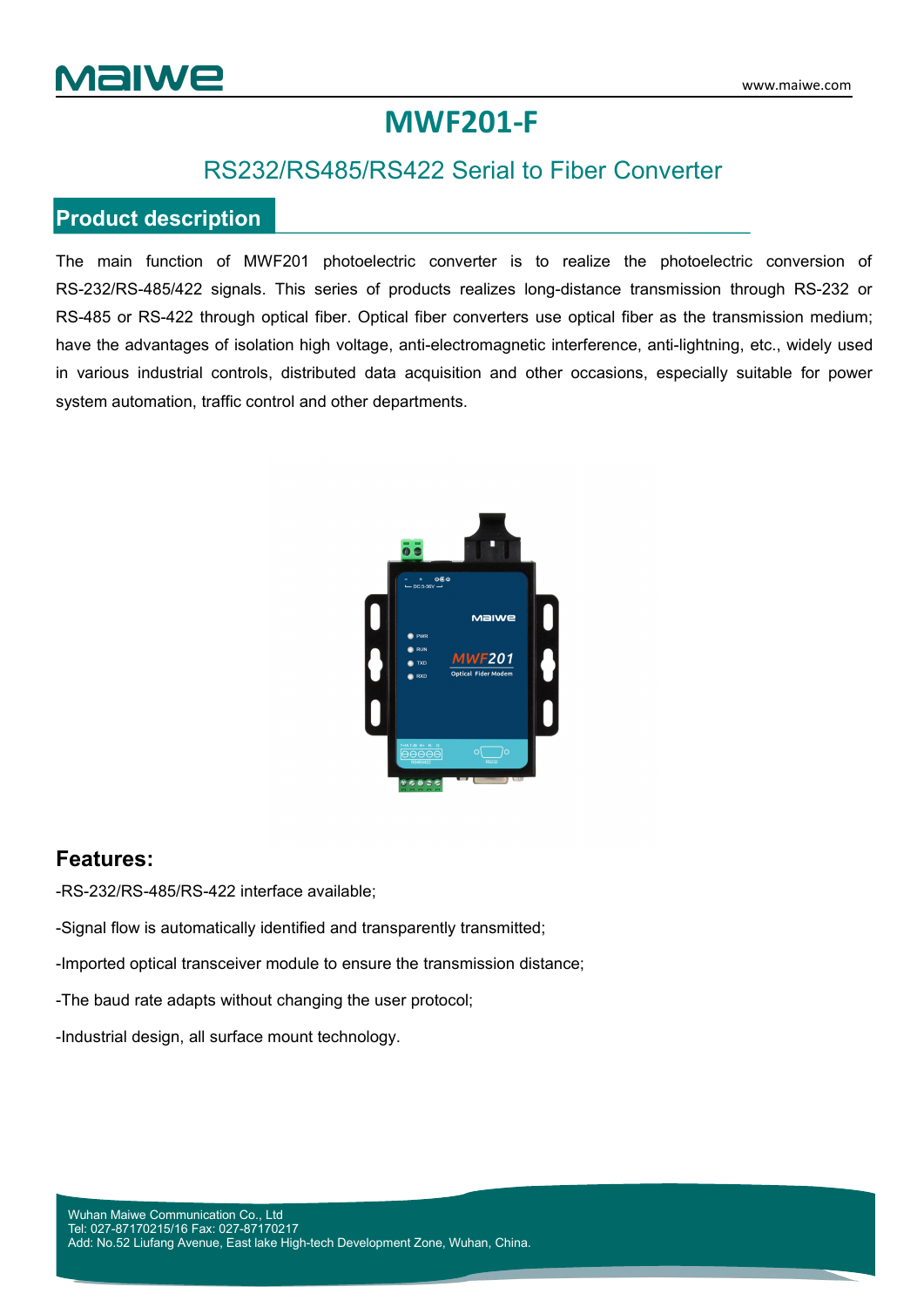# **Malwe**

| <b>Technical parameters</b>       |                                                                                                                                                                                               |  |  |
|-----------------------------------|-----------------------------------------------------------------------------------------------------------------------------------------------------------------------------------------------|--|--|
| Standard                          | Compliant with EIA RS-232, RS-485, RS-422                                                                                                                                                     |  |  |
| <b>Interface</b>                  |                                                                                                                                                                                               |  |  |
| Interface form                    | Serial Port: Electrical characteristics, Meet RS-232/RS-422/RS-485<br>Physical characteristics, Industrial terminal block<br>Optical interface: Single multi-mode optional, SC/ST/FC optional |  |  |
| <b>Communication rate</b>         |                                                                                                                                                                                               |  |  |
| <b>Baud Rate</b>                  | 300bps~115.2Kbps, rate adaptive signal                                                                                                                                                        |  |  |
| <b>LEDs</b>                       |                                                                                                                                                                                               |  |  |
| Power indicator                   | <b>POW</b>                                                                                                                                                                                    |  |  |
| Data transmission indicator light | TX, RX                                                                                                                                                                                        |  |  |
| <b>Power</b>                      |                                                                                                                                                                                               |  |  |
| Power Supply                      | DC5V or 9V-30V,                                                                                                                                                                               |  |  |
| Interface                         | BNC coaxial input, industrial terminal block                                                                                                                                                  |  |  |
| Power                             | <1W                                                                                                                                                                                           |  |  |
| Overload protection               | Support                                                                                                                                                                                       |  |  |
| Lightning protection              | 600W/ms anti-lightning strike                                                                                                                                                                 |  |  |
| Static protection                 | 15kv anti-static                                                                                                                                                                              |  |  |
| <b>Physical Characteristics</b>   |                                                                                                                                                                                               |  |  |
| Shell                             | Aluminum housing, desktop installation                                                                                                                                                        |  |  |
| <b>Dimension</b>                  | 78mm×25mm×85mm                                                                                                                                                                                |  |  |
| <b>Transmission distance</b>      |                                                                                                                                                                                               |  |  |
| Serial port line                  | RS-232, 15m@9600bps<br>RS-422/RS-485, 1.2km@9600bps                                                                                                                                           |  |  |
| Multi-mode fiber                  | 850nm/1310nm,2Km                                                                                                                                                                              |  |  |
| Single mode fiber                 | 1310nm, 20km/40km<br>1550nm, 60km/80km                                                                                                                                                        |  |  |
| <b>Working Environment</b>        |                                                                                                                                                                                               |  |  |
| <b>Operating Temperature</b>      | -40°C~85°C                                                                                                                                                                                    |  |  |
| Storage temperature               | -40 $^{\circ}$ C~85 $^{\circ}$ C                                                                                                                                                              |  |  |
| <b>Ambient Humidity</b>           | 5%~95%                                                                                                                                                                                        |  |  |
| <b>Warranty</b>                   |                                                                                                                                                                                               |  |  |

Wuhan Maiwe Communication Co., Ltd Tel: 027-87170215/16 Fax: 027-87170217 Add: No.52 Liufang Avenue, East lake High-tech Development Zone, Wuhan, China.